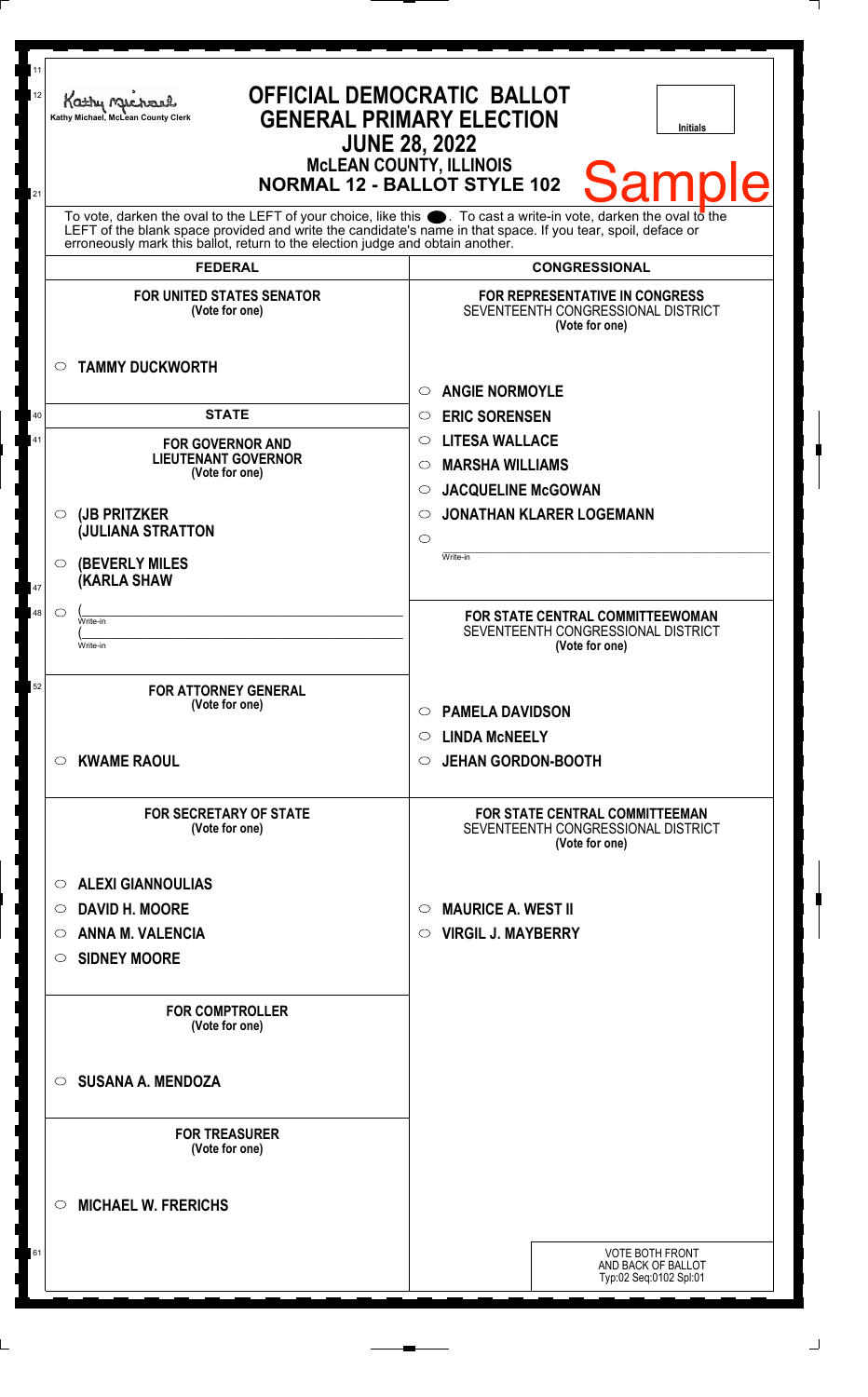|                                                                                                                         | <b>OFFICIAL DEMOCRATIC BALLOT - GENERAL PRIMARY ELECTION - JUNE 28, 2022</b>                                                        |
|-------------------------------------------------------------------------------------------------------------------------|-------------------------------------------------------------------------------------------------------------------------------------|
| <b>LEGISLATIVE</b>                                                                                                      | <b>JUDICIAL</b>                                                                                                                     |
| <b>FOR STATE SENATOR</b><br>FORTY-SIXTH LEGISLATIVE DISTRICT<br>(Vote for one)                                          | FOR JUDGE OF THE CIRCUIT COURT<br>ELEVENTH JUDICIAL CIRCUIT<br>(To fill the vacancy of the Hon. Scott Drazewski)<br>(Vote for one)  |
| <b>DAVE KOEHLER</b><br>$\circ$                                                                                          | <b>NO CANDIDATE</b>                                                                                                                 |
| <b>REPRESENTATIVE</b>                                                                                                   |                                                                                                                                     |
| <b>FOR REPRESENTATIVE</b><br>IN THE GENERAL ASSEMBLY<br>NINETY-FIRST REPRESENTATIVE DISTRICT<br>(Vote for one)          | FOR JUDGE OF THE CIRCUIT COURT<br>ELEVENTH JUDICIAL CIRCUIT<br>(To fill the vacancy of the Hon. Paul G. Lawrence)<br>(Vote for one) |
| <b>KARLA BAILEY-SMITH</b><br>$\circ$<br><b>SHARON CHUNG</b><br>$\circ$                                                  | <b>NO CANDIDATE</b>                                                                                                                 |
|                                                                                                                         | <b>PRECINCT</b>                                                                                                                     |
| <b>COUNTY</b>                                                                                                           | FOR PRECINCT COMMITTEEPERSON<br><b>NORMAL 12</b>                                                                                    |
| <b>FOR COUNTY CLERK</b><br>(Vote for one)                                                                               | (Vote for one)                                                                                                                      |
| <b>LAURA McBURNEY</b><br>$\circ$                                                                                        | <b>JENNIFER R. BARLOW</b><br>$\circ$                                                                                                |
| <b>FOR COUNTY TREASURER</b><br>(Vote for one)                                                                           |                                                                                                                                     |
| <b>NO CANDIDATE</b>                                                                                                     |                                                                                                                                     |
| <b>FOR COUNTY SHERIFF</b><br>(Vote for one)                                                                             |                                                                                                                                     |
| <b>NO CANDIDATE</b>                                                                                                     |                                                                                                                                     |
| <b>REGIONAL OFFICE</b><br>OF EDUCATION                                                                                  |                                                                                                                                     |
| FOR REGIONAL SUPERINTENDENT OF SCHOOLS<br>(DeWITT, LIVINGSTON, LOGAN AND McLEAN COUNTIES)<br>(Vote for one)             |                                                                                                                                     |
| <b>NO CANDIDATE</b>                                                                                                     |                                                                                                                                     |
| <b>COUNTY BOARD</b><br><b>FOR COUNTY BOARD MEMBER</b><br><b>COUNTY BOARD DISTRICT 4</b><br>(Vote for not more than two) |                                                                                                                                     |
| <b>MATT COATES</b><br>$\circ$<br><b>JIM ROGAL</b><br>$\circ$                                                            |                                                                                                                                     |
|                                                                                                                         | YOU HAVE NOW<br><b>COMPLETED VOTING</b>                                                                                             |
|                                                                                                                         | VOTE BOTH FRONT<br>AND BACK OF BALLOT<br>Typ:02 Seq:0102 Spl:01                                                                     |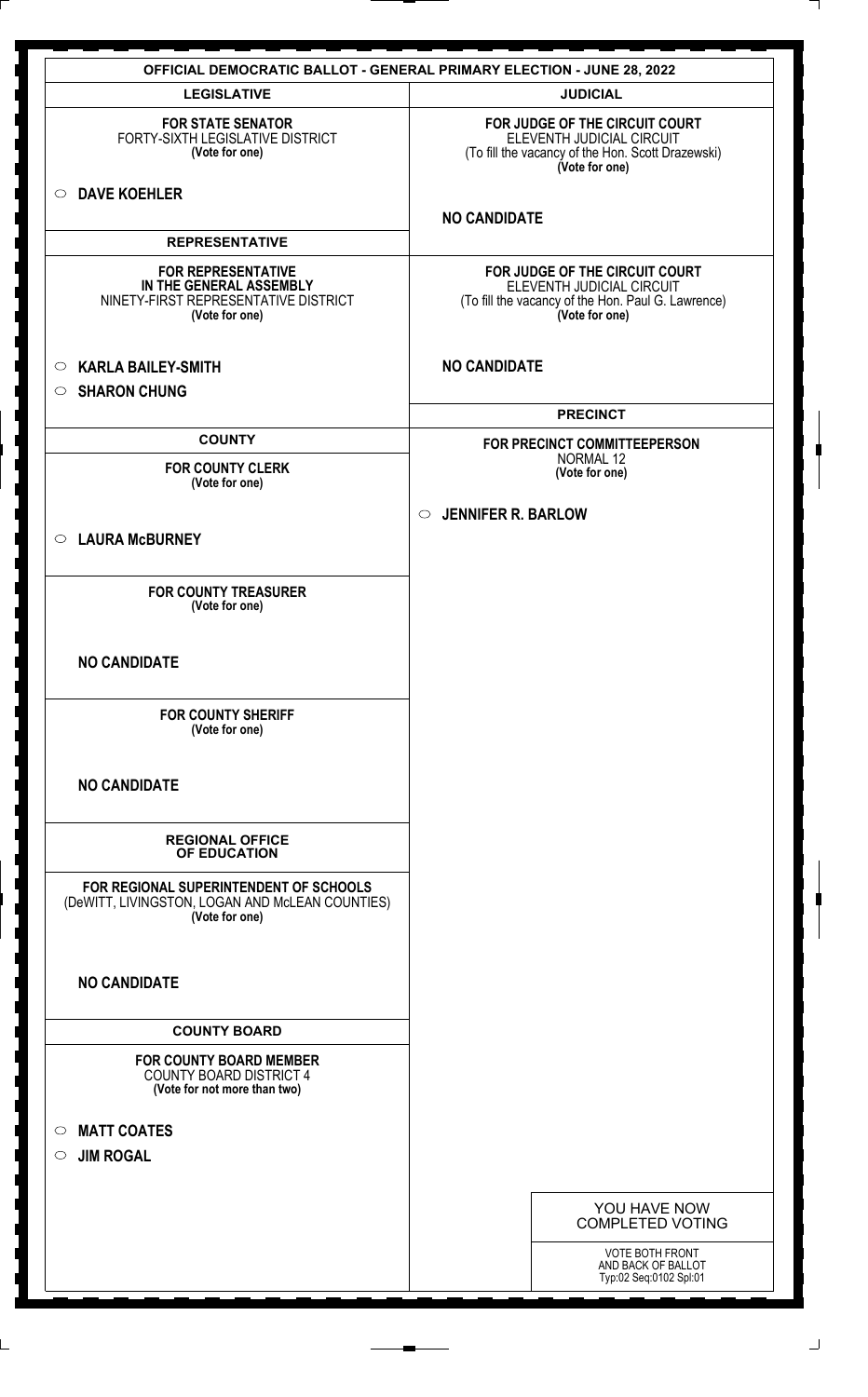| 11<br>12<br>21 | <b>OFFICIAL DEMOCRATIC BALLOT</b><br>Kathy Michael<br><b>GENERAL PRIMARY ELECTION</b><br>Kathy Michael, McLean County Clerk<br><b>Initials</b><br><b>JUNE 28, 2022</b><br><b>McLEAN COUNTY, ILLINOIS</b><br><b>Samp</b><br><b>NORMAL 12 - BALLOT STYLE 103</b><br>To vote, darken the oval to the LEFT of your choice, like this . To cast a write-in vote, darken the oval to the LEFT of the blank space provided and write the candidate's name in that space. If you tear, spoil, deface or |                                                                                               |
|----------------|-------------------------------------------------------------------------------------------------------------------------------------------------------------------------------------------------------------------------------------------------------------------------------------------------------------------------------------------------------------------------------------------------------------------------------------------------------------------------------------------------|-----------------------------------------------------------------------------------------------|
|                |                                                                                                                                                                                                                                                                                                                                                                                                                                                                                                 |                                                                                               |
|                | <b>FEDERAL</b>                                                                                                                                                                                                                                                                                                                                                                                                                                                                                  | <b>CONGRESSIONAL</b>                                                                          |
|                | <b>FOR UNITED STATES SENATOR</b><br>(Vote for one)<br><b>TAMMY DUCKWORTH</b><br>$\circ$                                                                                                                                                                                                                                                                                                                                                                                                         | <b>FOR REPRESENTATIVE IN CONGRESS</b><br>SEVENTEENTH CONGRESSIONAL DISTRICT<br>(Vote for one) |
|                |                                                                                                                                                                                                                                                                                                                                                                                                                                                                                                 |                                                                                               |
|                | <b>STATE</b>                                                                                                                                                                                                                                                                                                                                                                                                                                                                                    | <b>ANGIE NORMOYLE</b><br>O                                                                    |
| 40             |                                                                                                                                                                                                                                                                                                                                                                                                                                                                                                 | <b>ERIC SORENSEN</b><br>$\circ$                                                               |
| 41             | <b>FOR GOVERNOR AND</b><br><b>LIEUTENANT GOVERNOR</b>                                                                                                                                                                                                                                                                                                                                                                                                                                           | <b>LITESA WALLACE</b><br>$\circ$                                                              |
|                | (Vote for one)                                                                                                                                                                                                                                                                                                                                                                                                                                                                                  | <b>MARSHA WILLIAMS</b><br>$\circlearrowright$                                                 |
|                |                                                                                                                                                                                                                                                                                                                                                                                                                                                                                                 | <b>JACQUELINE McGOWAN</b><br>$\circ$                                                          |
|                | (JB PRITZKER<br>$\circ$<br><b>JULIANA STRATTON</b>                                                                                                                                                                                                                                                                                                                                                                                                                                              | <b>JONATHAN KLARER LOGEMANN</b><br>O                                                          |
|                |                                                                                                                                                                                                                                                                                                                                                                                                                                                                                                 | $\circ$<br>Write-in                                                                           |
| 47             | <b>(BEVERLY MILES)</b><br>$\circ$<br><b>KARLA SHAW</b>                                                                                                                                                                                                                                                                                                                                                                                                                                          |                                                                                               |
| 48             | $\circ$<br>Write-in                                                                                                                                                                                                                                                                                                                                                                                                                                                                             | FOR STATE CENTRAL COMMITTEEWOMAN                                                              |
|                | Write-in                                                                                                                                                                                                                                                                                                                                                                                                                                                                                        | SEVENTEENTH CONGRESSIONAL DISTRICT<br>(Vote for one)                                          |
|                |                                                                                                                                                                                                                                                                                                                                                                                                                                                                                                 |                                                                                               |
| 53             | <b>FOR ATTORNEY GENERAL</b><br>(Vote for one)                                                                                                                                                                                                                                                                                                                                                                                                                                                   | <b>PAMELA DAVIDSON</b><br>$\circ$                                                             |
|                |                                                                                                                                                                                                                                                                                                                                                                                                                                                                                                 | <b>LINDA MCNEELY</b><br>$\circ$                                                               |
|                | <b>KWAME RAOUL</b><br>$\circ$                                                                                                                                                                                                                                                                                                                                                                                                                                                                   | <b>JEHAN GORDON-BOOTH</b><br>$\circ$                                                          |
|                | <b>FOR SECRETARY OF STATE</b><br>(Vote for one)                                                                                                                                                                                                                                                                                                                                                                                                                                                 | FOR STATE CENTRAL COMMITTEEMAN<br>SEVENTEENTH CONGRESSIONAL DISTRICT<br>(Vote for one)        |
|                | <b>ALEXI GIANNOULIAS</b><br>$\circ$                                                                                                                                                                                                                                                                                                                                                                                                                                                             |                                                                                               |
|                | <b>DAVID H. MOORE</b><br>$\circ$                                                                                                                                                                                                                                                                                                                                                                                                                                                                | <b>MAURICE A. WEST II</b><br>$\circ$                                                          |
|                | <b>ANNA M. VALENCIA</b>                                                                                                                                                                                                                                                                                                                                                                                                                                                                         | <b>VIRGIL J. MAYBERRY</b><br>$\circ$                                                          |
|                | $\circ$                                                                                                                                                                                                                                                                                                                                                                                                                                                                                         |                                                                                               |
|                | <b>SIDNEY MOORE</b><br>$\circ$                                                                                                                                                                                                                                                                                                                                                                                                                                                                  |                                                                                               |
|                | <b>FOR COMPTROLLER</b><br>(Vote for one)                                                                                                                                                                                                                                                                                                                                                                                                                                                        |                                                                                               |
|                | <b>SUSANA A. MENDOZA</b><br>◯                                                                                                                                                                                                                                                                                                                                                                                                                                                                   |                                                                                               |
|                | <b>FOR TREASURER</b><br>(Vote for one)                                                                                                                                                                                                                                                                                                                                                                                                                                                          |                                                                                               |
|                | <b>MICHAEL W. FRERICHS</b><br>◯                                                                                                                                                                                                                                                                                                                                                                                                                                                                 |                                                                                               |
| 61             |                                                                                                                                                                                                                                                                                                                                                                                                                                                                                                 | <b>VOTE BOTH FRONT</b>                                                                        |
|                |                                                                                                                                                                                                                                                                                                                                                                                                                                                                                                 | AND BACK OF BALLOT<br>Typ:02 Seq:0103 Spl:01                                                  |
|                |                                                                                                                                                                                                                                                                                                                                                                                                                                                                                                 |                                                                                               |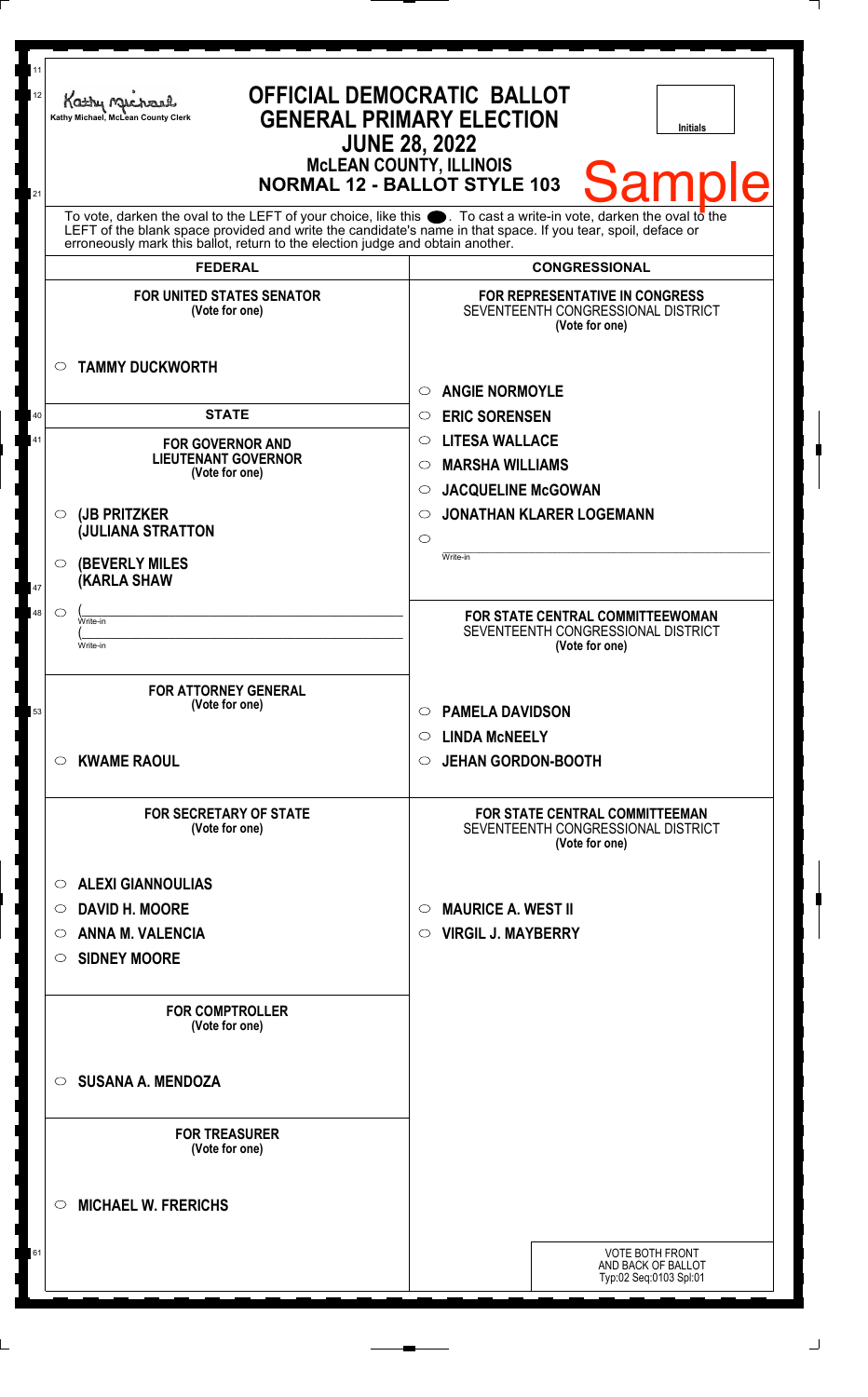| <b>OFFICIAL DEMOCRATIC BALLOT - GENERAL PRIMARY ELECTION - JUNE 28, 2022</b>                                   |                                                                                                                                     |  |
|----------------------------------------------------------------------------------------------------------------|-------------------------------------------------------------------------------------------------------------------------------------|--|
| <b>LEGISLATIVE</b>                                                                                             | <b>JUDICIAL</b>                                                                                                                     |  |
| <b>FOR STATE SENATOR</b><br>FORTY-SIXTH LEGISLATIVE DISTRICT<br>(Vote for one)                                 | FOR JUDGE OF THE CIRCUIT COURT<br>ELEVENTH JUDICIAL CIRCUIT<br>(To fill the vacancy of the Hon. Scott Drazewski)<br>(Vote for one)  |  |
| <b>DAVE KOEHLER</b><br>$\circ$                                                                                 | <b>NO CANDIDATE</b>                                                                                                                 |  |
| <b>REPRESENTATIVE</b>                                                                                          |                                                                                                                                     |  |
| <b>FOR REPRESENTATIVE</b><br>IN THE GENERAL ASSEMBLY<br>NINETY-FIRST REPRESENTATIVE DISTRICT<br>(Vote for one) | FOR JUDGE OF THE CIRCUIT COURT<br>ELEVENTH JUDICIAL CIRCUIT<br>(To fill the vacancy of the Hon. Paul G. Lawrence)<br>(Vote for one) |  |
| <b>KARLA BAILEY-SMITH</b><br>$\circ$                                                                           | <b>NO CANDIDATE</b>                                                                                                                 |  |
| <b>SHARON CHUNG</b><br>$\circ$                                                                                 |                                                                                                                                     |  |
|                                                                                                                | <b>PRECINCT</b>                                                                                                                     |  |
| <b>COUNTY</b>                                                                                                  | FOR PRECINCT COMMITTEEPERSON<br>NORMAL 12                                                                                           |  |
| <b>FOR COUNTY CLERK</b><br>(Vote for one)                                                                      | (Vote for one)                                                                                                                      |  |
|                                                                                                                | <b>JENNIFER R. BARLOW</b><br>$\circ$                                                                                                |  |
| <b>LAURA McBURNEY</b><br>$\circ$                                                                               |                                                                                                                                     |  |
| <b>FOR COUNTY TREASURER</b><br>(Vote for one)                                                                  |                                                                                                                                     |  |
| <b>NO CANDIDATE</b>                                                                                            |                                                                                                                                     |  |
| <b>FOR COUNTY SHERIFF</b><br>(Vote for one)                                                                    |                                                                                                                                     |  |
| <b>NO CANDIDATE</b>                                                                                            |                                                                                                                                     |  |
| <b>REGIONAL OFFICE</b><br>OF EDUCATION                                                                         |                                                                                                                                     |  |
| FOR REGIONAL SUPERINTENDENT OF SCHOOLS<br>(DeWITT, LIVINGSTON, LOGAN AND McLEAN COUNTIES)<br>(Vote for one)    |                                                                                                                                     |  |
| <b>NO CANDIDATE</b>                                                                                            |                                                                                                                                     |  |
| <b>COUNTY BOARD</b>                                                                                            |                                                                                                                                     |  |
| <b>FOR COUNTY BOARD MEMBER</b><br><b>COUNTY BOARD DISTRICT 3</b><br>(Vote for not more than two)               |                                                                                                                                     |  |
| <b>FAYE FREEMAN-SMITH</b><br>$\circ$                                                                           |                                                                                                                                     |  |
|                                                                                                                |                                                                                                                                     |  |
|                                                                                                                | YOU HAVE NOW<br><b>COMPLETED VOTING</b>                                                                                             |  |
|                                                                                                                | <b>VOTE BOTH FRONT</b>                                                                                                              |  |
|                                                                                                                | AND BACK OF BALLOT<br>Typ:02 Seq:0103 Spl:01                                                                                        |  |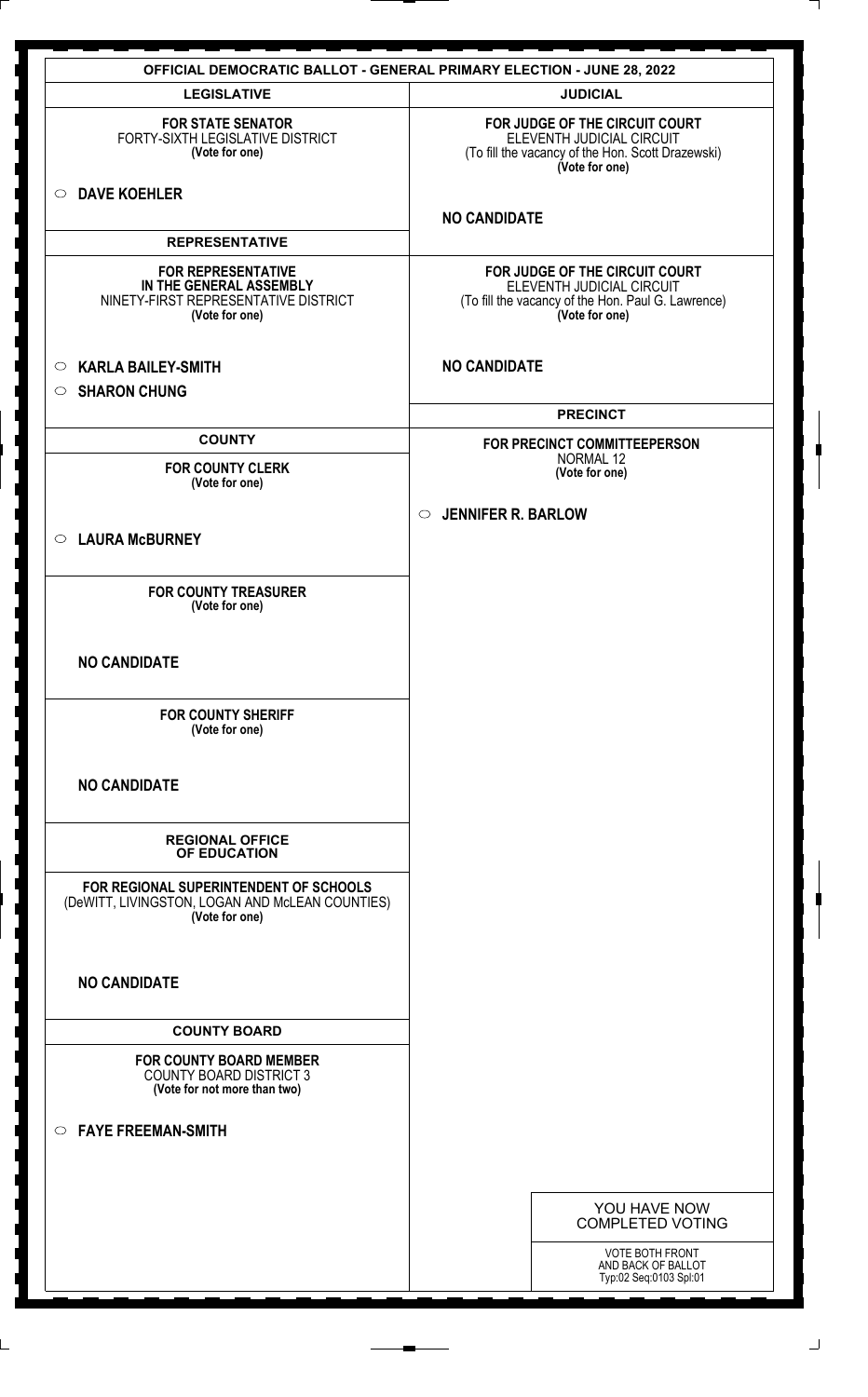| 11<br>12<br>21 | <b>OFFICIAL DEMOCRATIC BALLOT</b><br>Kathy Muc<br><b>GENERAL PRIMARY ELECTION</b><br>Kathy Michael, McLean County Clerk<br><b>Initials</b><br><b>JUNE 28, 2022</b><br><b>McLEAN COUNTY, ILLINOIS</b><br><b>Sample</b><br><b>NORMAL 12 - BALLOT STYLE 104</b><br>To vote, darken the oval to the LEFT of your choice, like this $\bullet$ . To cast a write-in vote, darken the oval to the LEFT of the blank space provided and write the candidate's name in that space. If you tear, spoil, deface<br>erroneously mark this ballot, return to the election judge and obtain another. |                                                                                        |
|----------------|----------------------------------------------------------------------------------------------------------------------------------------------------------------------------------------------------------------------------------------------------------------------------------------------------------------------------------------------------------------------------------------------------------------------------------------------------------------------------------------------------------------------------------------------------------------------------------------|----------------------------------------------------------------------------------------|
|                |                                                                                                                                                                                                                                                                                                                                                                                                                                                                                                                                                                                        |                                                                                        |
|                | <b>FEDERAL</b>                                                                                                                                                                                                                                                                                                                                                                                                                                                                                                                                                                         | <b>CONGRESSIONAL</b>                                                                   |
|                | <b>FOR UNITED STATES SENATOR</b><br>(Vote for one)                                                                                                                                                                                                                                                                                                                                                                                                                                                                                                                                     | FOR REPRESENTATIVE IN CONGRESS<br>SIXTEENTH CONGRESSIONAL DISTRICT<br>(Vote for one)   |
|                | <b>TAMMY DUCKWORTH</b><br>$\circ$                                                                                                                                                                                                                                                                                                                                                                                                                                                                                                                                                      | <b>NO CANDIDATE</b>                                                                    |
| 40<br>41       | <b>STATE</b><br><b>FOR GOVERNOR AND</b><br><b>LIEUTENANT GOVERNOR</b><br>(Vote for one)                                                                                                                                                                                                                                                                                                                                                                                                                                                                                                | FOR STATE CENTRAL COMMITTEEWOMAN<br>SIXTEENTH CONGRESSIONAL DISTRICT<br>(Vote for one) |
|                | (JB PRITZKER<br>$\circ$<br><b>JULIANA STRATTON</b>                                                                                                                                                                                                                                                                                                                                                                                                                                                                                                                                     | <b>ELIZABETH LINDQUIST</b><br>$\circ$                                                  |
| 47             | <b>(BEVERLY MILES)</b><br>$\circ$<br><b>KARLA SHAW</b>                                                                                                                                                                                                                                                                                                                                                                                                                                                                                                                                 | FOR STATE CENTRAL COMMITTEEMAN<br>SIXTEENTH CONGRESSIONAL DISTRICT<br>(Vote for one)   |
| 48             | $\circ$<br>Write-in<br>Write-in                                                                                                                                                                                                                                                                                                                                                                                                                                                                                                                                                        | <b>JOHN DANIEL</b><br>$\circ$<br><b>RICK WILKIN</b><br>$\circ$                         |
|                | <b>FOR ATTORNEY GENERAL</b><br>(Vote for one)                                                                                                                                                                                                                                                                                                                                                                                                                                                                                                                                          |                                                                                        |
| 54             | <b>KWAME RAOUL</b><br>$\circ$                                                                                                                                                                                                                                                                                                                                                                                                                                                                                                                                                          |                                                                                        |
|                | <b>FOR SECRETARY OF STATE</b><br>(Vote for one)                                                                                                                                                                                                                                                                                                                                                                                                                                                                                                                                        |                                                                                        |
|                | <b>ALEXI GIANNOULIAS</b><br>◯                                                                                                                                                                                                                                                                                                                                                                                                                                                                                                                                                          |                                                                                        |
|                | <b>DAVID H. MOORE</b><br>O                                                                                                                                                                                                                                                                                                                                                                                                                                                                                                                                                             |                                                                                        |
|                | <b>ANNA M. VALENCIA</b><br>O                                                                                                                                                                                                                                                                                                                                                                                                                                                                                                                                                           |                                                                                        |
|                | <b>SIDNEY MOORE</b><br>$\circ$                                                                                                                                                                                                                                                                                                                                                                                                                                                                                                                                                         |                                                                                        |
|                | <b>FOR COMPTROLLER</b><br>(Vote for one)                                                                                                                                                                                                                                                                                                                                                                                                                                                                                                                                               |                                                                                        |
|                | <b>SUSANA A. MENDOZA</b><br>$\bigcirc$                                                                                                                                                                                                                                                                                                                                                                                                                                                                                                                                                 |                                                                                        |
|                | <b>FOR TREASURER</b><br>(Vote for one)                                                                                                                                                                                                                                                                                                                                                                                                                                                                                                                                                 |                                                                                        |
|                | <b>MICHAEL W. FRERICHS</b><br>◯                                                                                                                                                                                                                                                                                                                                                                                                                                                                                                                                                        |                                                                                        |
| 61             |                                                                                                                                                                                                                                                                                                                                                                                                                                                                                                                                                                                        | <b>VOTE BOTH FRONT</b><br>AND BACK OF BALLOT<br>Typ:02 Seq:0104 Spl:01                 |
|                |                                                                                                                                                                                                                                                                                                                                                                                                                                                                                                                                                                                        |                                                                                        |